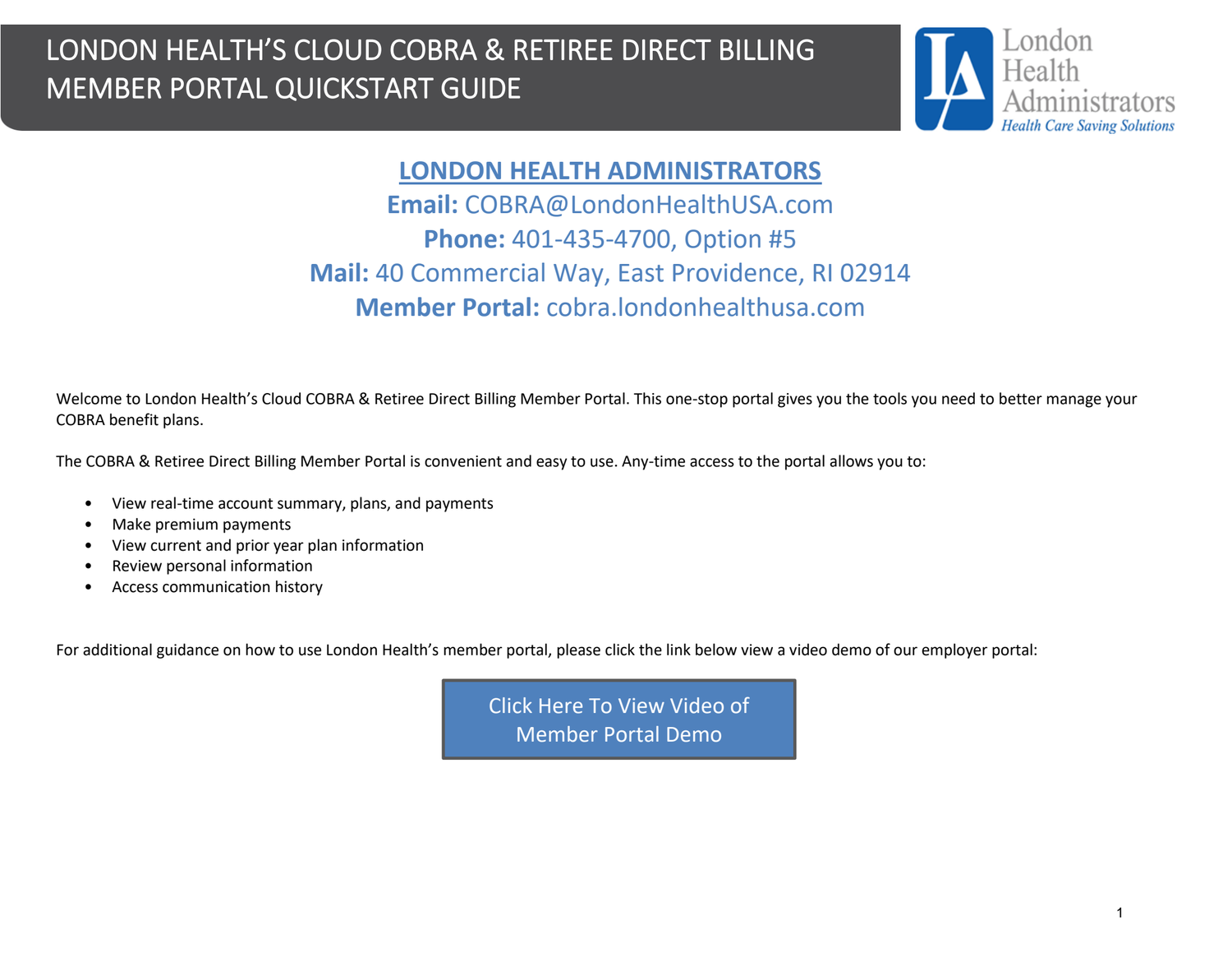

### **HOW DO I LOG ON?**

- 1. You should have received a New Member Login Notice containing your registration code. If you have not received a New Member Login Notice please contact London Health at 800-343-2236, Option #5 or COBRA@LondonHealthUSA.com.
- 2. Go to **COBRA.LondonHealthUSA.com** and select New User Registration.
- 3. Enter your registration ID and SSN, then submit registration.
- 4. Accept the New User License Agreement.
- 5. Set up your username and password.
- 6. Click **Submit** & Create Account.



### **HOW DO I ENROLL?**

- 1. After registration, if you have not submitted an enrollment form, you will be directed to enroll in your COBRA or Retiree benefits.
- 2. You will be able to choose the products that you wish to elect as well as the coverage level for each product.
- 3. Once you have completed your election you will be directed to your member portal Home Page.

| Amanda Smith<br>Last Login: Apr 17, 2018 at 08:14 AM CST<br>Sign out                   |                                                                                                                                                                                                                                                                                                                                                                                                                                                                                                                                         |  |
|----------------------------------------------------------------------------------------|-----------------------------------------------------------------------------------------------------------------------------------------------------------------------------------------------------------------------------------------------------------------------------------------------------------------------------------------------------------------------------------------------------------------------------------------------------------------------------------------------------------------------------------------|--|
| $\leq$ ONLINE ELECTION                                                                 | Welcome to the Online Election                                                                                                                                                                                                                                                                                                                                                                                                                                                                                                          |  |
| <b>WELCOME</b><br>ELECT PRODUCTS<br>2.<br>AGREE AND SUBMIT<br>35<br>CONFIRMATION<br>45 | Our records indicate that we have not yet received and processed an Election Form from you. To<br>continue coverage you must complete and submit your paper Election Form or use this Online Election<br>Process no later than your Election end Date listed on the next screen. This Online Election Process<br>will be available to you until 11:59 PM Central Time on the Election End Date listed on the next screen.<br>If you wish to select coverage for yourself, your spouse (if any), or your dependent children (if any) for |  |
|                                                                                        | any combination of plan(s) listed on the next screen, you may do this by choosing any combination of<br>plan(s) listed on the next screen. If there are any discrepancies between your Election Form or on the<br>plan(s) you previously had, please contact your administrator for further assistance.                                                                                                                                                                                                                                 |  |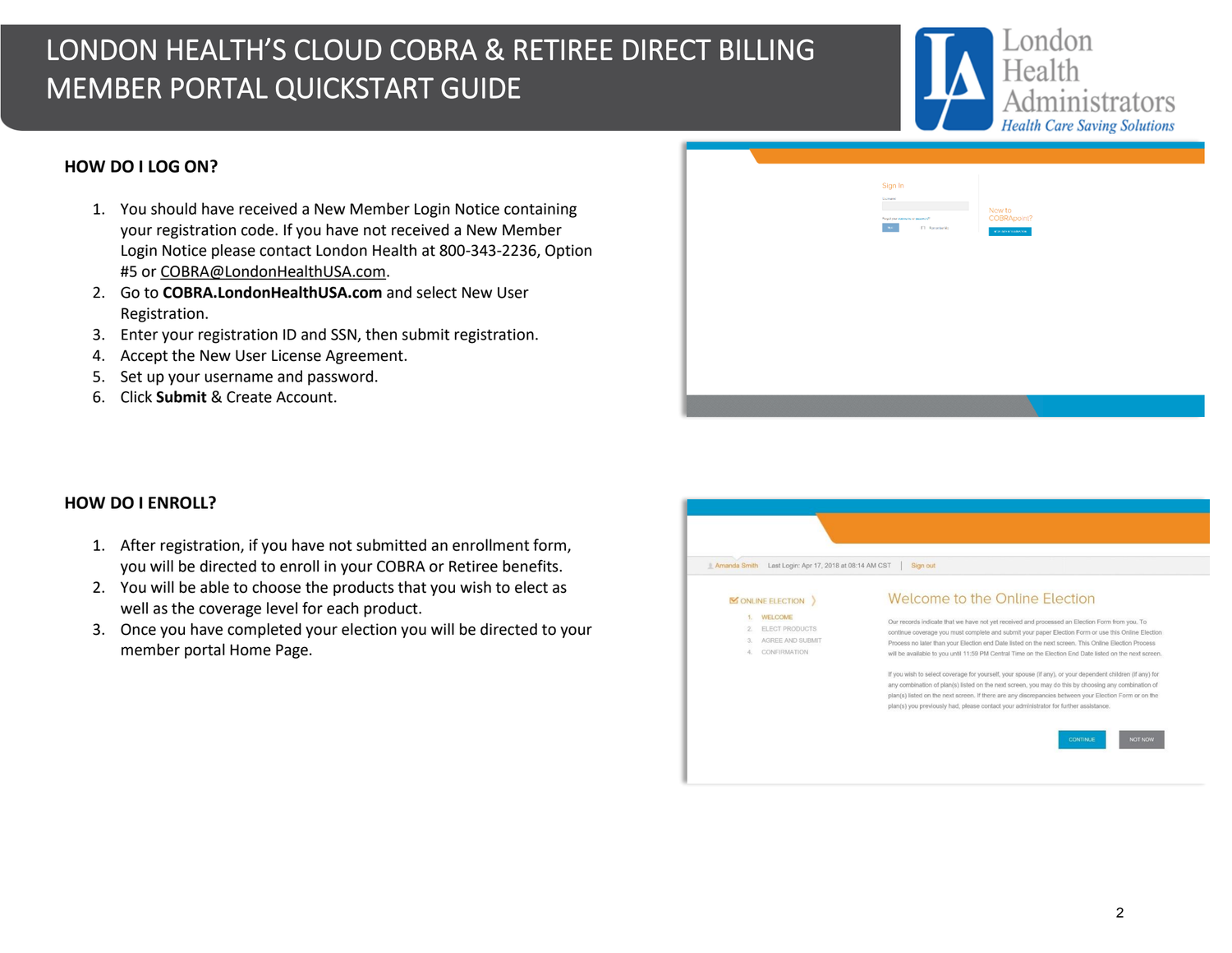

#### The **Home Page** is easy to navigate:

- 1. Setup your payments directly with the **Make Payment** button.
- 2. Review your payment schedule, summary, and history from the payment info selection.
- 3. Review your personal information via the profile selection.
- 4. Update your login and communications options in the preferences selection.
- 5. Review all information sent on your account in the communications and messages selections.
- 6. Review your election, including coverage level and amount in the election selection.

| Amanda Smith Last Login: Apr 17, 2018 at 08:14 AM CST<br>Sign out |                                                                                                                                                                                                                                                                                                                                                         |  |
|-------------------------------------------------------------------|---------------------------------------------------------------------------------------------------------------------------------------------------------------------------------------------------------------------------------------------------------------------------------------------------------------------------------------------------------|--|
| 圖 PROFILE                                                         | <b>Welcome Amanda Smith!</b>                                                                                                                                                                                                                                                                                                                            |  |
| <b>\$ PAYMENT INFO</b>                                            | Welcome to the WEXPreSalesTEST self-service portal. Through this portal, you have access to make payments, set up recurring payments, access your<br>demographic and plan information, view messages, and set up your preferences for payment, billing, and communications. You can also change information, send<br>an inquiry, or request assistance. |  |
| <b>95 PREFERENCES</b>                                             |                                                                                                                                                                                                                                                                                                                                                         |  |
| E COMMUNICATIONS                                                  | Your next payment of \$101.00 is due Apr 01, 2018<br>S MAKE PAYMENT                                                                                                                                                                                                                                                                                     |  |
| <b>MESSAGES</b>                                                   |                                                                                                                                                                                                                                                                                                                                                         |  |

### **HOW DO I MAKE A PAYMENT?**

- 1. The option to make a payment is available from the Make Payment button on both the home page as well as the Payment Summary page under the Payment Info selection.
- 2. Select between paying via Card, Bank Account, or Check through the mail.
- 3. The check option will take you to the form to be printed and mailed with your check. Otherwise, you will be prompted to select the amount to pay, and notified of any applicable fees.
- 4. Finally, complete the payment info fields before reviewing and submitting your payment.